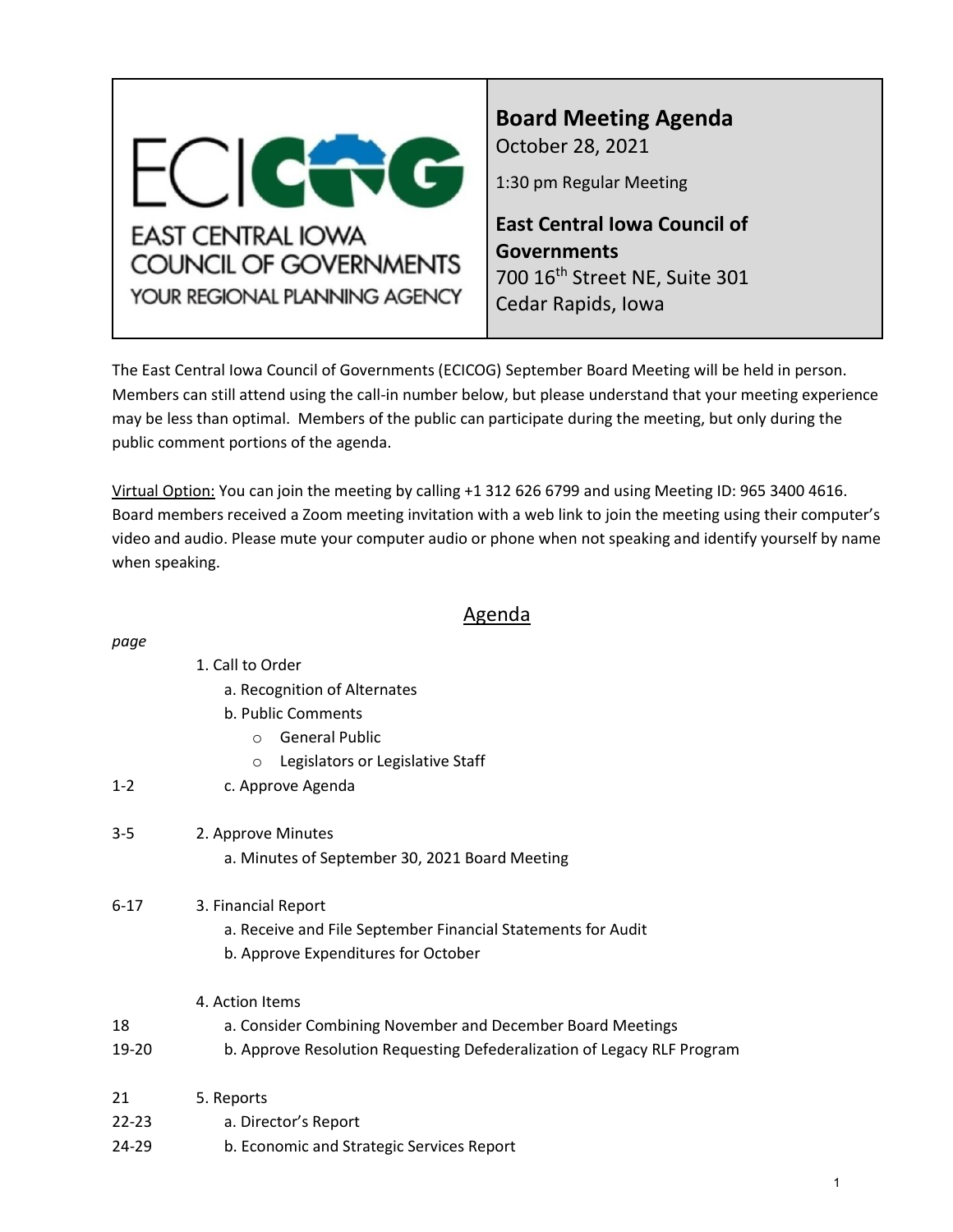- 30-34 c. Community Development and Housing Report
- 35-37 d. Transportation and Transit Report
- 38-40 e. Environmental Services Report
- 41 6. Discussion/Presentation
	- a. Presentation: Envision East Central Iowa Update
	- b. ECICOG Role in Economic Development
	- c. Board Member Updates
	- 7. Adjourn Next Meeting: December 2, 2021 (pending approval)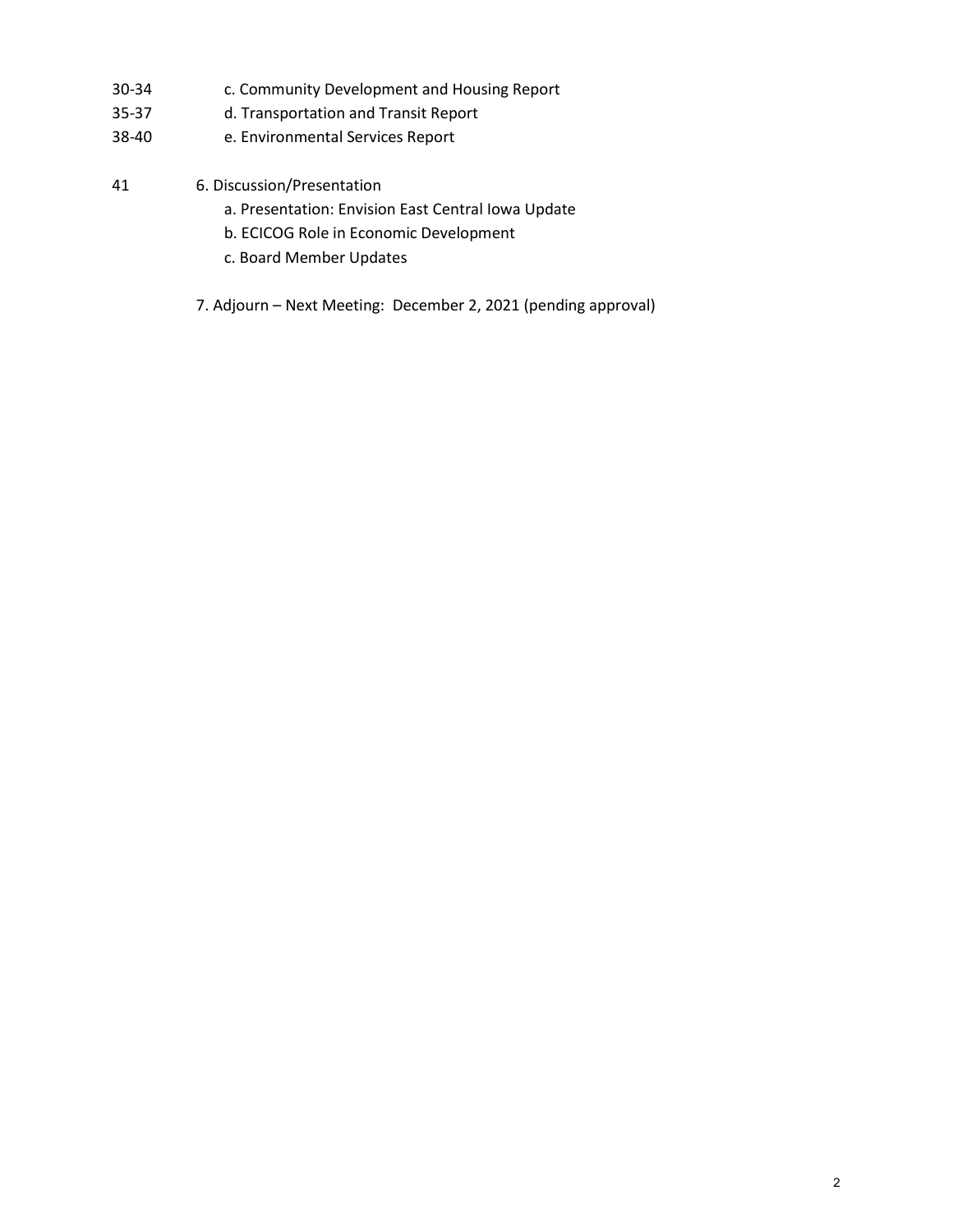## **MINUTES**

East Central Iowa Council of Governments Board Meeting Video/Conference Call 1:30 pm, September 30, 2021 700 16th Street NE, Suite 301, Cedar Rapids, IA

# **MEMBERS PRESENT**

*Dave Fish-City of Belle Plaine Tracy Seeman-Benton County Supervisor Louise From-Mayor of University Heights Rod Sullivan-Johnson County Supervisor Donna Brooks-Johnson County Citizen Derek Lumsden-Jones County Citizen Jon Zirkelbach-Jones County Supervisor David Connolly-Linn County Citizen Adam Griggs-Mayor of Central City Bob Yoder-Washington County Supervisor Mary Audia-Washington County Citizen* 

### **MEMBERS ABSENT**

*Kathleen Van Steenhuyse-Benton County Citizen Kevin Heitshusen-Iowa County Supervisor Tony Hocamp-Iowa County Citizen Vicki Pope-Iowa County Supervisor Bethany Sarazin-Mayor of Alburnett Darrin Gage-Linn County Policy & Administration Rod Smith-City of Anamosa Lauren Whitehead-City of Solon Mayor ProTem Ben Rogers-Linn County Supervisor* 

### **ALTERNATES PRESENT**- none

#### **OTHERS PRESENT**

*Rachel Montgomery-Belle Plaine Community Development*

#### **STAFF PRESENT**

*Karen Kurt-Executive Director*

*Gina Peters-Office Manager*

*Robyn Jacobson-Contract Manager*

*Brittany Rempe-Communications Specialist* 

*Brock Grenis-Transit Administrator* 

*Tracey Achenbach-Community Development & Housing Director* 

*Adam Bentley-Senior Planner/Economic Development Specialist* 

*Harrison Freund-Planning Fellow*

*Jennifer Fencl-Environmental Services Director*

#### **1. CALL TO ORDER**

The meeting was called to order by Chairperson Zirkelbach at 1:31 p.m.

## **a. Recognition of Alternates -none**

#### **b. Public Comments**

Rachel Montgomery, Executive Director of Belle Plaine Community Development introduced herself.

#### **c. Approve Agenda**

M/S/C (Yoder/Fish) to approve the agenda as presented. All ayes.

## **2. APPROVE MINUTES**

**a. Minutes of August 26, 2021 Board Meeting**

M/S/C (Sullivan/Audia) to approve the minutes of the August 26, 2021 board meeting as presented. All ayes. **b. Minutes of the September 1, 2021 Executive Committee Meeting**

M/S/C (Sullivan/Fish) to approve the minutes of the September 1, 2021 executive committee meeting as presented. All ayes.

## **3. FINANCIAL REPORT**

#### **a. Receive and File August Financial Statements for Audit**

Kurt noted the operating balance has increased and she changed the graph to reflect 2019-2021. M/S/C (Sullivan/Yoder) to receive and file the August financial statements for audit. All ayes.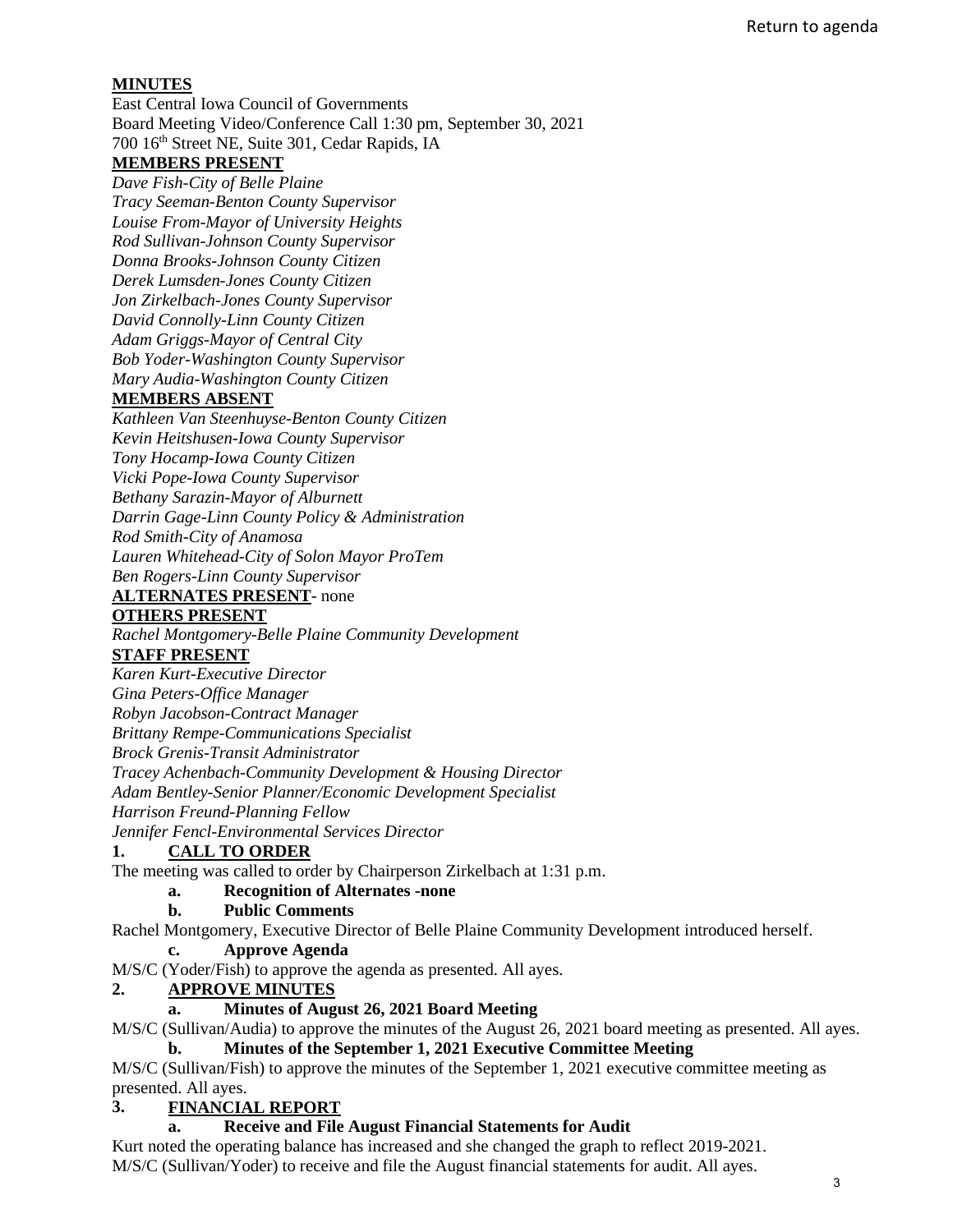## **b. Approve Expenditures for September**

M/S/C (Lumsden/Griggs) to approve the expenditures as presented. All ayes.

## **4. ACTION ITEMS**

## **a. Approve Selection of Audit Firm**

Kurt said a RFP for auditing services (FY21-FY23)was sent out earlier in the month to accounting firms in the area and also to firms that other COG's use. She noted a summary of responses was included in the packet. She said one proposal was received from Larry Pump, CPA and staff recommends approval of the proposal. M/S/C (Sullivan/Fish) to select the proposal from Larry Pump, CPA for auditing services for FY2021-FY2023 and authorize the Executive Director to sign a contract for services. All ayes.

## **b. Approve Master Agreement for Washington County PTIG Grant Project**

Grenis said ECICOG was awarded \$472,456 from the IDOT Public Transit Infrastructure Grant program to remodel and expand the current facility used by Washington County Mini Bus. One stipulation of the grant funds is that ECICOG must own the property for 30 years. The City of Washington will be involved in the agreement as the official lease holder of the building. The Master Agreement was included in the packet. Discussion followed.

M/S/C (Yoder/Sullivan) to approve the Master Agreement for the Washington County PTIG grant project between ECICOG, Mini Bus and the City of Washington. All ayes.

## **c. Approve RLF Funding for FX Unlimited dba AirFX/Climb FX**

Jacobson said the RLF Committee reviewed the application for FX Unlimited dba AirFX/Climb FX for climbing equipment for their indoor facility. The committee's recommendation is a \$500,000 loan at 0% interest for one years, then 2% interest for 6 years with a first position equipment lien, 2<sup>nd</sup> position mortgage lien on personal residence, closure of home equity line of credit, and personal guarantees for collateral. Discussion followed.

M/S/C (Fish/Sullivan) to approve the RLF Committee's recommendation to loan FX Unlimited dba AirFX/Climb FX \$500,000 at 0% interest for one years, then 2% interest for 6 years with a first position equipment lien, 2nd position mortgage lien on personal residence, closure of home equity line of credit, and personal guarantees for collateral. All ayes.

## **d. Approve Resolution for Official Certification – RLF CARES**

Jacobson said the resolution was included in the packet and takes the place of meeting minutes that would delay payment from EDA for loans approved by a month.

M/S/C (Lumsden/Fish) to approve the Resolution for Official Certification for FX Unlimited dba AirFX/Climb FX. All ayes.

## **5. REPORTS**

## **a. Director's Report**

Kurt said PATCH was recognized with a 2021 Impact Award from NADO. She gave an update on the Envision East Central Iowa Think Tank Workshop that was held yesterday. She noted there were about 120 participants and they will be following up with focus groups on a county-wide basis. Kurt said she would send the morning presentation to the Board. Kurt said ECICOG staff hosted a roundtable for small cities on using American Rescue Plan Act funding and had about 12 attendees.

## **b. Economic and Strategic Services Report**

Kurt gave an update on EDA grant applications with Kirkwood Community College and Iowa Rural Innovation Network.

## **c. Community Development and Housing Report**

Achenbach said the PATCH program also received the HousingIowa Innovation Award from the Iowa Finance Authority. She gave an update on the PATCH program and other current projects.

## **d. Transportation and Transit Report**

Grenis said the STBG and TAP applications are due in October. He gave an update on a partnership with Kirkwood Community College and the 380 Express to provide students with passes that live in Iowa City but need to attend classes in Cedar Rapids. Grenis said he will make a presentation on the 380 Express at the National Inter-City Bus Conference later this month.

## **e. Environmental Services Report**

Lumsden asked if the Middle Cedar Watershed duties assumed by Fencl will be long-term. Kurt said there is about a year left on the contract. Lumsden also asked about income survey training, since surveys are needed for CDBG projects and communities seem to be having trouble getting the surveys completed. Discussion followed on the challenges with completing income surveys.